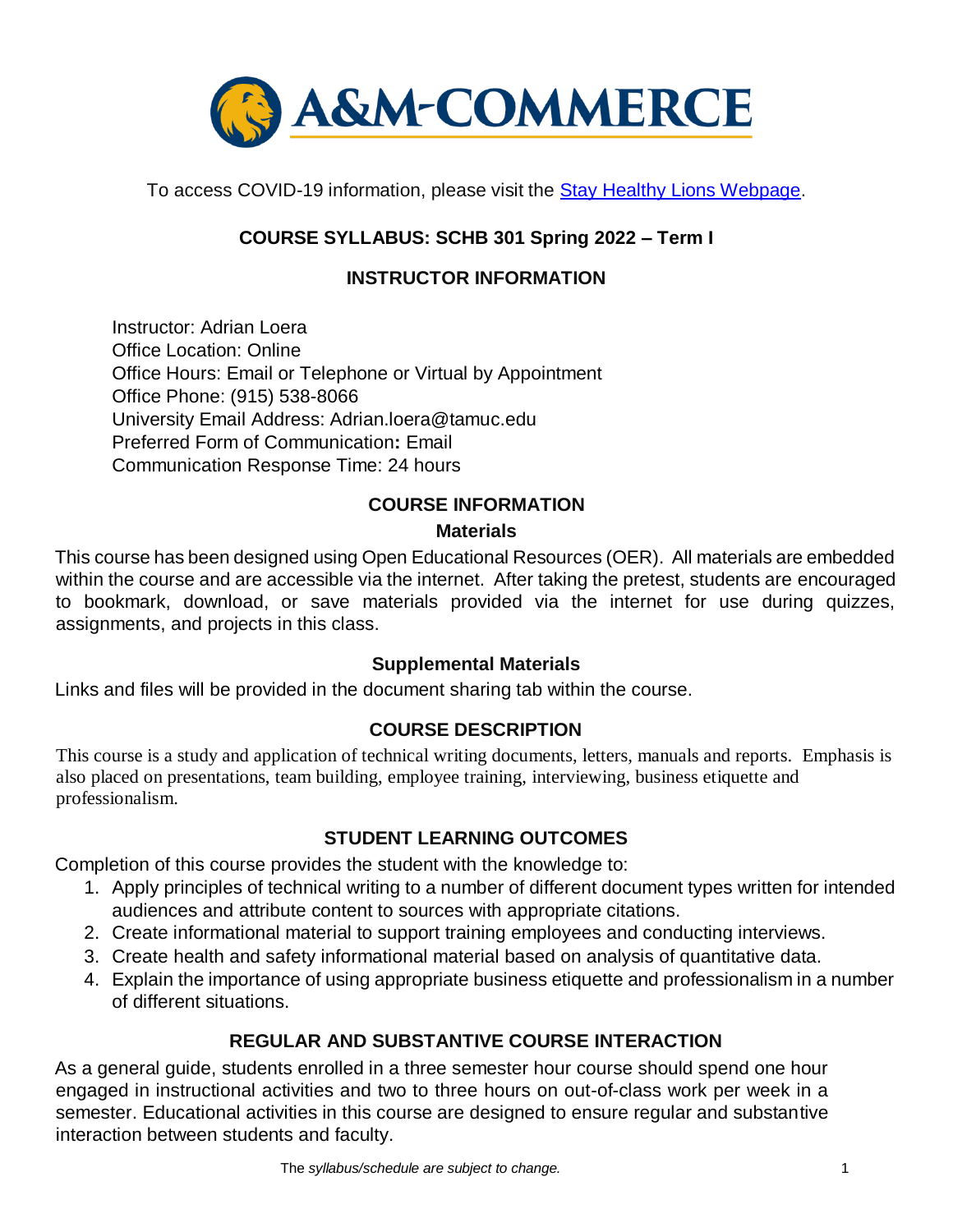## **COURSE REQUIREMENTS**

**Minimal Technical Skills Needed:** Students will need reliable computer and internet access for this course. Students must be able to effectively use myLeo email, myLeo Online D2L, and Microsoft Office.

**Instructional Methods:** This course is an online course. To be successful in this course, all content and course modules should be read and reviewed. All assignments and quizzes (both graded and not graded) must be completed. Please contact the instructor by email for any assistance.

**Student Responsibilities or Tips for Success in the Course:** To be successful in this course, all content and course modules should be read and reviewed. All assignments and quizzes (both graded and not graded) should be completed. Please contact the instructor by email for any assistance.

### **ASSESSMENT**

Students must achieve 80% or higher for the both the post-Test and culminating Project to demonstrate competency and pass the course.

### **Course Pre-test**

The purpose of the pre-test is to provide a baseline understanding of your knowledge in this competency. The pre-test is required before you begin studying course materials. If you do not make at least 80% on the pre-test, students will be expected to complete assignments, quizzes, and other course content to prepare for the post-test and culminating project.

| <b>Content</b> | <b>Description</b>                                                                                                                                                                                                                                                                                                              | <b>Value</b>  | <b>Notes</b>                                                                                                                                                  |
|----------------|---------------------------------------------------------------------------------------------------------------------------------------------------------------------------------------------------------------------------------------------------------------------------------------------------------------------------------|---------------|---------------------------------------------------------------------------------------------------------------------------------------------------------------|
| Pre-Test       | This is the initial assessment in the course to<br>provide a baseline understanding of a student's<br>knowledge of the course content and competencies.<br>Pretests are taken once and should be completed<br>upon the first couple of days of a CBE academic<br>term or entry into a course if a student is an<br>accelerator. | 100<br>points | Required<br>before<br>completing any other<br>work in the course. The<br>grade on the pre-test<br>does not count in the<br>final<br>grade for this<br>course. |

### **Learning Objective Essays**

A brief short-answer item that the student submits to the instructor that requires students to synthesize and apply the concept, theory, process, etc., introduced in the Learning Objective Module. Essays are submitted to the instructor and do not require comments or "discussion" with other students in the course.

### **Learning Objective Activities**

A brief assessment at the end of each module that is intended to emphasize key concepts, theories, processes, etc., introduced in the Learning Objective Module.

### **Learning Objective Post-Test**

The end-of-course comprehensive exam that assesses student knowledge and understanding of major concepts, theories, processes, etc., in the course. A **score of 80% or higher is required** to demonstrate competency.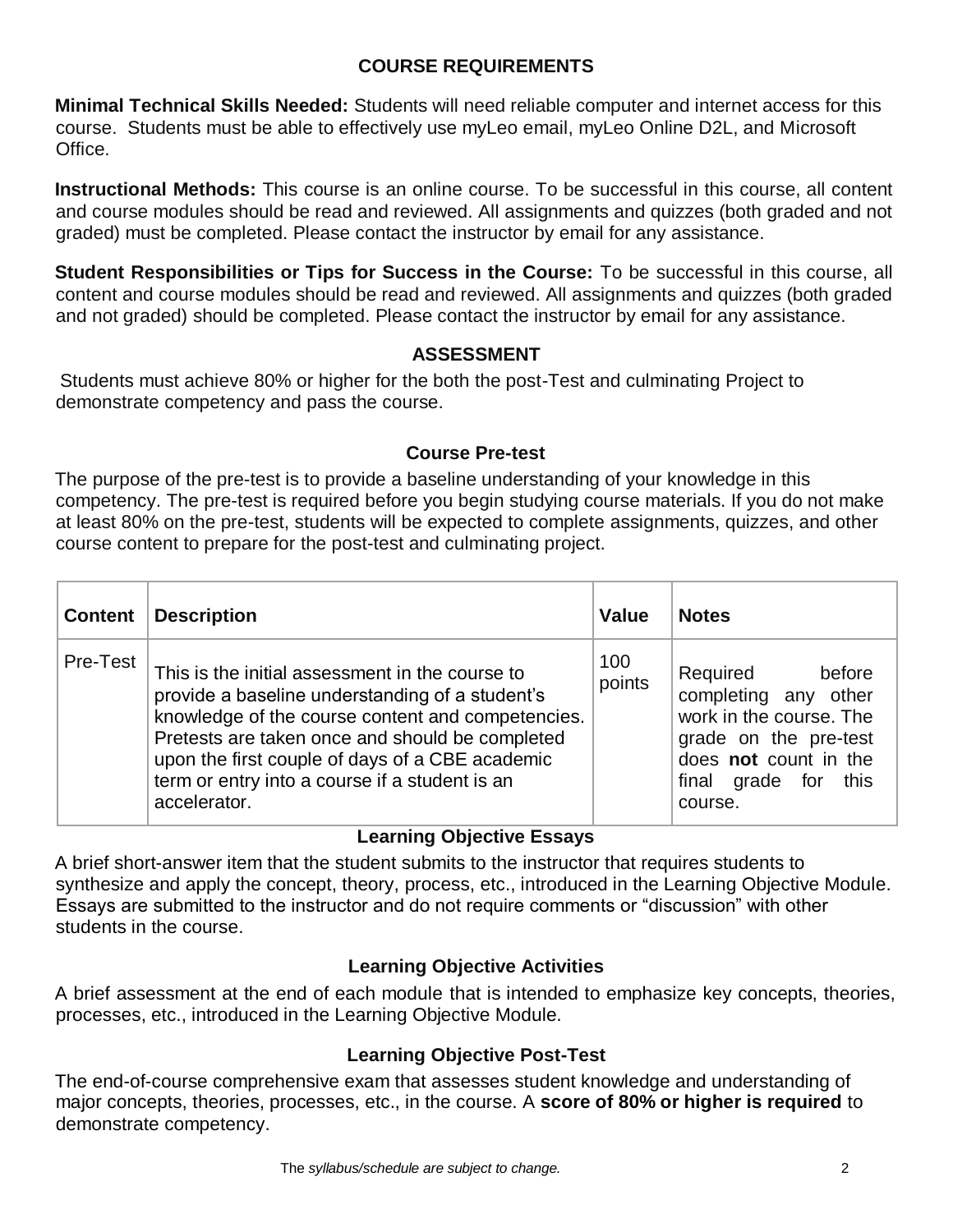| <b>Content</b> | <b>Description</b>                                                                                                        | <b>Value</b>  | <b>Notes</b>                                                                                                                          |
|----------------|---------------------------------------------------------------------------------------------------------------------------|---------------|---------------------------------------------------------------------------------------------------------------------------------------|
|                | Post-Test Measures your competency of learning<br>outcomes through essay, short answer, and<br>multiple-choice questions. | 100<br>points | Required and you must score<br>80% or higher. You have up to<br>three attempts.<br>DUE: Last day of week 7,<br>Friday by 11:59 PM CST |

If you score less than 80% on the post-test, you will have an opportunity to review the material and retake the post-test two additional times. If the posttest score is less than 80% within three attempts, students will receive a grade of "F" in the course and will be required to retake the course in the new term. Students who fail the posttest should review feedback from the instructor before reattempting the posttest.

# **Culminating Project**

|         | <b>Content   Description</b>                                                                     | Value         | <b>Notes</b>                                                                                                                                                                                                                             |
|---------|--------------------------------------------------------------------------------------------------|---------------|------------------------------------------------------------------------------------------------------------------------------------------------------------------------------------------------------------------------------------------|
| Project | Measures your competency of learning<br>outcomes the completion of a<br>competencybased project. | 100<br>points | Required and you must score<br>80% or higher. You have up to<br>three attempts.<br>DUE DATE if you<br>want<br>feedback for revisions: End of<br>week 6.<br><b>HARD DUE DATE: Last day of</b><br>week 7, Friday by 11:59 PM<br><b>CST</b> |

If students score less than 80% on the culminating project, they will have an opportunity to review the material and resubmit the project up to two additional times. If the culminating project is less than 80% within three attempts, students will receive a grade of "F" in the course and will be required to retake the course in the new term.

### **GRADING**

A score of 80% or higher on both the culminating Project and post-test is required to demonstrate competency and receive credit for the course. The following items will be used to calculate the final grade in the course.

| <b>Assignment</b>                        | <b>Weighted Average</b> |
|------------------------------------------|-------------------------|
| Module Pre-Test (4 test in total         | 0%                      |
| Module Post-Test (4 test in total)   30% |                         |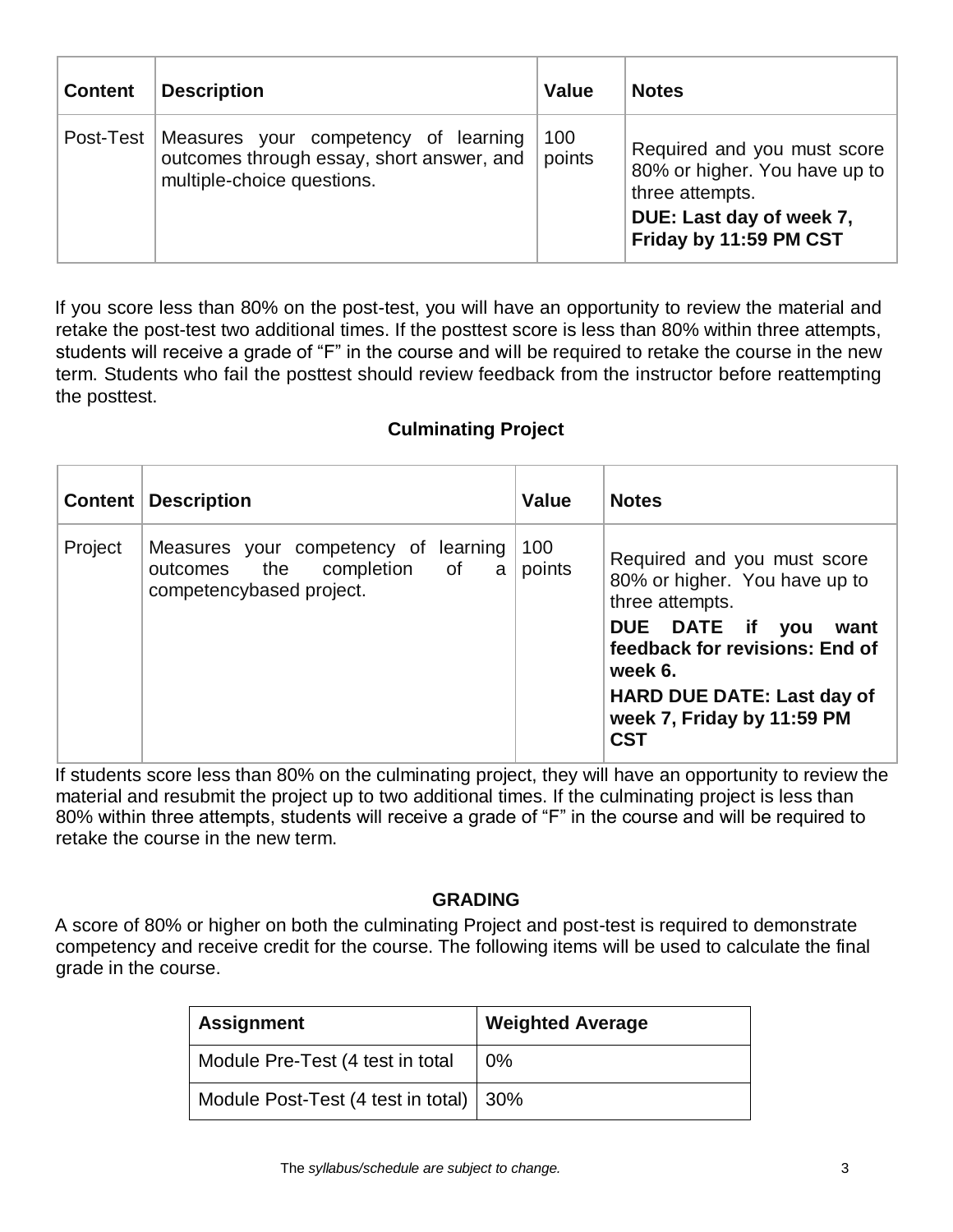| Culminating Project | 70%  |
|---------------------|------|
| ∣ Total             | 100% |

## **Grading Scale**

Percentage  $A = 90\% - 100\%$  $B = 80\% - 89\%$  $C = 70\% - 79\%$  $D = 60\% - 69\%$  $F = 59\%$  or below

#### **TECHNOLOGY REQUIREMENTS LMS**

All course sections offered by Texas A&M University-Commerce have a corresponding course shell in the myLeo Online Learning Management System (LMS). Below are the technical requirements

Learning Management System (LMS) Requirements: View the [Learning Management System Requirements Webpage.](https://community.brightspace.com/s/article/Brightspace-Platform-Requirements) 

LMS Browser Support: Learn more on the [LMS Browser Support Webpage.](https://documentation.brightspace.com/EN/brightspace/requirements/all/browser_support.htm) 

YouSeeU Virtual Classroom Requirements: Visit the [Virtual Classroom Requirements Webpage.](https://support.youseeu.com/hc/en-us/articles/115007031107-Basic-System-Requirements) 

# **ACCESS AND NAVIGATION**

You will need your campus-wide ID (CWID) and password to log into the course. If you do not know your CWID or have forgotten your password, contact the Center for IT Excellence (CITE) at 903.468.6000 or helpdesk@tamuc.edu**.** 

**Note:** Personal computer and internet connection problems do not excuse the requirement to complete all course work in a timely and satisfactory manner. Each student needs to have a backup method to deal with these inevitable problems. These methods might include the availability of a backup PC at home or work, the temporary use of a computer at a friend's home, the local library, office service companies, Starbucks, a TAMUC campus open computer lab, etc.

# **COMMUNICATION AND SUPPORT**

If you have any questions or are having difficulties with the course material, please contact your Instructor.

### **Technical Support**

If you are having technical difficulty with any part of Brightspace, please contact Brightspace Technical Support at 1-877-325-7778. Other support options can be found on the [Brightspace Support Webpage.](https://community.brightspace.com/support/s/contactsupport)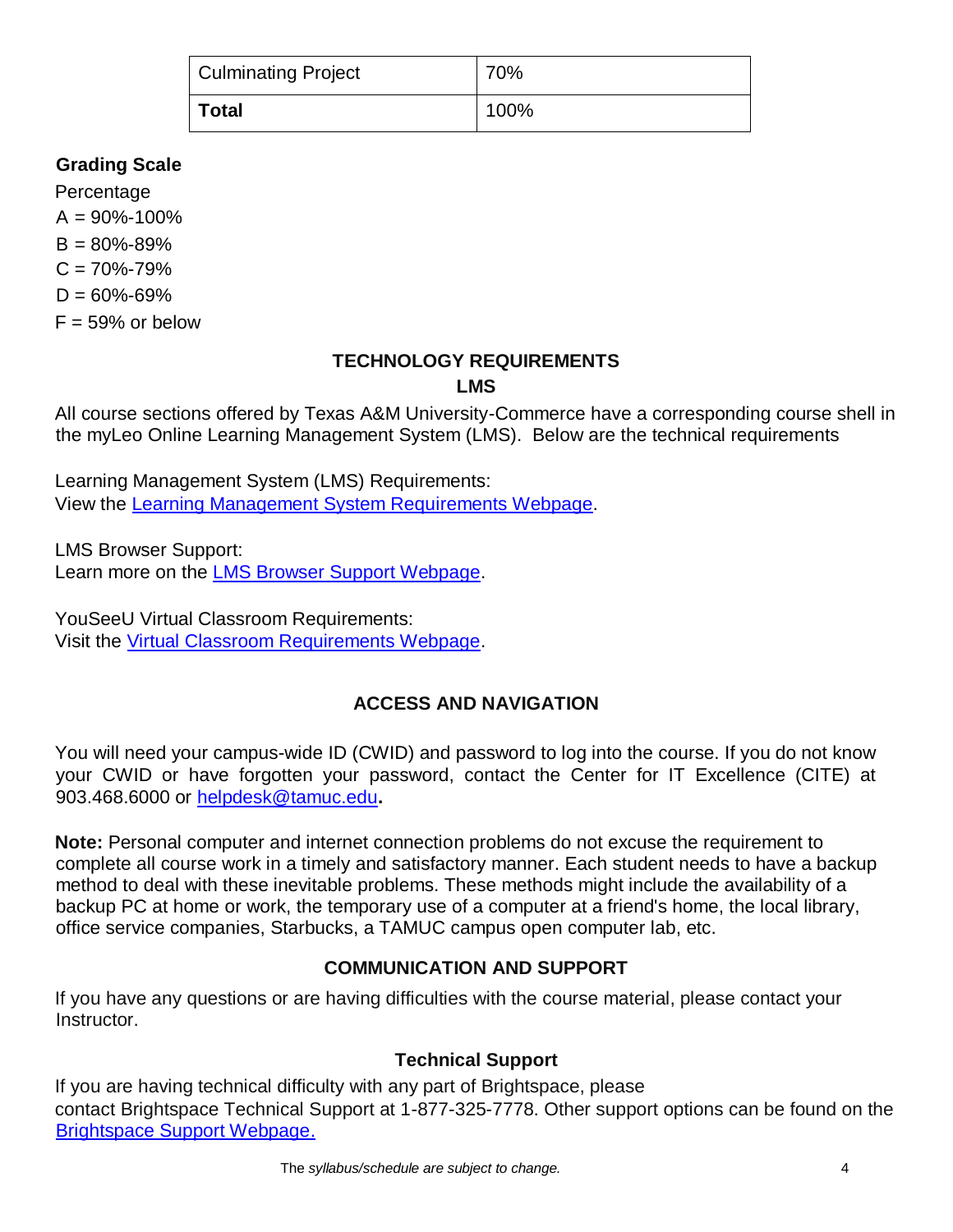### **Interaction with Instructor Statement**

This is an online course; therefore, expect most communication to be online as well. Correspondence will always be through university email (your "myLeo" mail) and announcements in myLeo online (D2L). The instructor will make every effort to respond to emails within 24 provided the correspondence follows the requirements listed below. Students are encouraged to check university email daily.

## **COURSE AND UNIVERSITY PROCEDURES/POLICIES Syllabus Change Policy**

The syllabus is a guide. Circumstances and events, such as student progress, may make it necessary for the instructor to modify the syllabus during the semester. Any changes made to the syllabus will be announced in advance.

## **Student Conduct**

All students enrolled at the University shall follow the tenets of common decency and acceptable behavior conducive to a positive learning environment. The Code of Student Conduct is described in detail online in the [Student Guidebook.](http://www.tamuc.edu/Admissions/oneStopShop/undergraduateAdmissions/studentGuidebook.aspx)

Students should also consult the [Rules of Netiquette Webpage](https://www.britannica.com/topic/netiquette) for more information regarding how to interact with students in an online forum.

### **TAMUC Attendance**

For more information about the attendance policy, please view the [Attendance](http://www.tamuc.edu/admissions/registrar/generalInformation/attendance.aspx) [Webpage](http://www.tamuc.edu/admissions/registrar/generalInformation/attendance.aspx) and the [Class](http://www.tamuc.edu/aboutUs/policiesProceduresStandardsStatements/rulesProcedures/13students/academic/13.99.99.R0.01.pdf)  [Attendance Policy](http://www.tamuc.edu/aboutUs/policiesProceduresStandardsStatements/rulesProcedures/13students/academic/13.99.99.R0.01.pdf)

## **Academic Integrity**

Students at Texas A&M University-Commerce are expected to maintain high standards of integrity and honesty in all of their scholastic work. For more details and the definition of academic dishonesty see the following procedures:

[Undergraduate Academic Dishonesty Po](http://www.tamuc.edu/aboutUs/policiesProceduresStandardsStatements/rulesProcedures/13students/undergraduates/13.99.99.R0.03UndergraduateAcademicDishonesty.pdf)licy [Undergraduate Student Academic Dishonesty Form](http://www.tamuc.edu/aboutUs/policiesProceduresStandardsStatements/rulesProcedures/documents/13.99.99.R0.03UndergraduateStudentAcademicDishonestyForm.pdf)

### **Students with Disabilities-- ADA Statement**

The Americans with Disabilities Act (ADA) is a federal anti-discrimination statute that provides comprehensive civil rights protection for persons with disabilities. Among other things, this legislation requires that all students with disabilities be guaranteed a learning environment that provides for reasonable accommodation of their disabilities. If you have a disability requiring an accommodation, please contact:

### **Office of Student Disability Resources and Services**

Texas A&M University-Commerce Velma K. Waters Library Rm 162 Phone (903) 886-5150 or (903) 886-5835 Fax (903) 468-8148 Email: studentdisabilityservices@tamuc.edu Website: [Office of Student Disability Resources and Services](http://www.tamuc.edu/campusLife/campusServices/studentDisabilityResourcesAndServices/)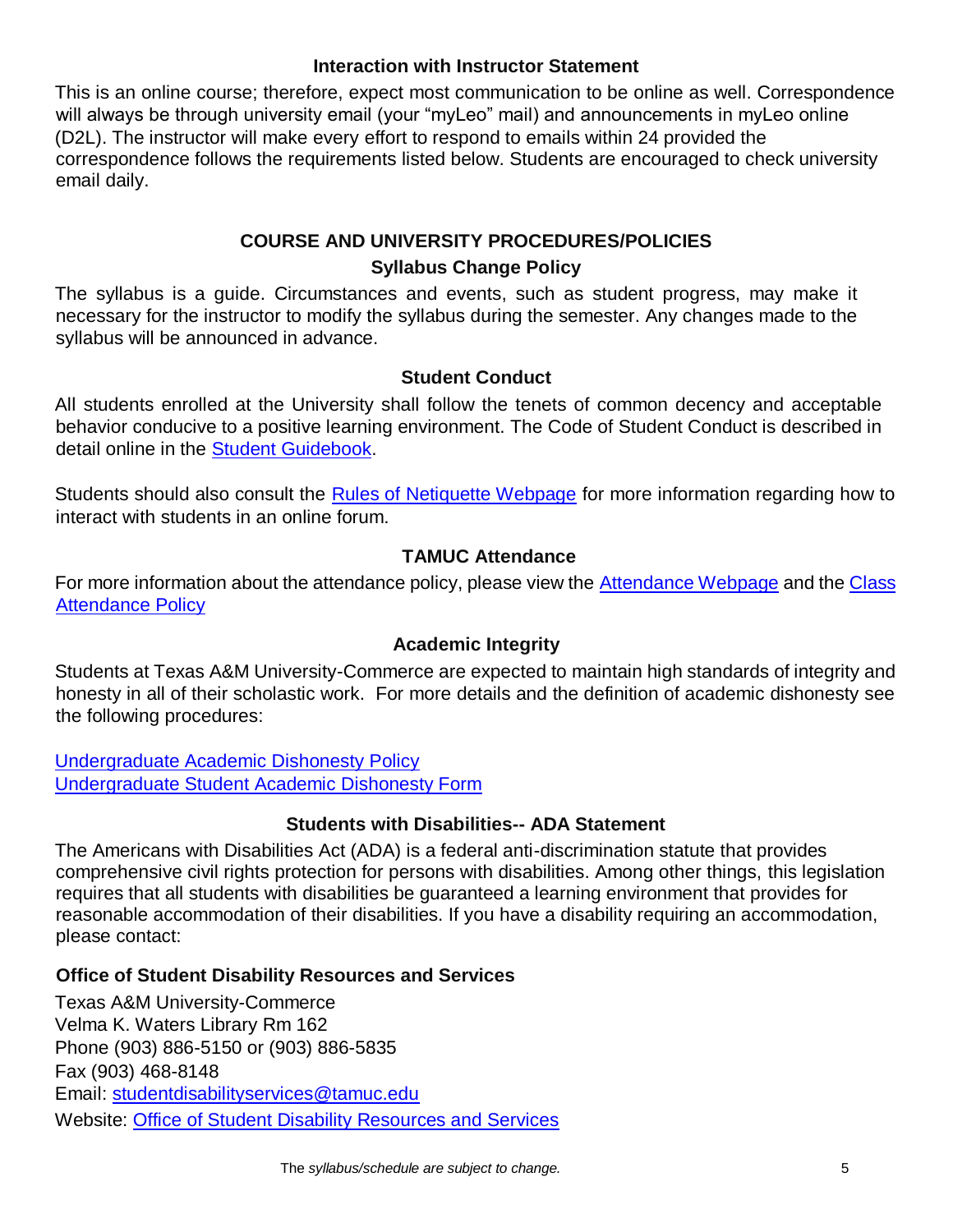### **Nondiscrimination Notice**

Texas A&M University-Commerce will comply in the classroom, and in online courses, with all federal and state laws prohibiting discrimination and related retaliation on the basis of race, color, religion, sex, national origin, disability, age, genetic information, or veteran status. Further, an environment free from discrimination on the basis of sexual orientation, gender identity, or gender expression will be maintained.

## **Campus Concealed Carry Statement**

Texas Senate Bill - 11 (Government Code 411.2031, et al.) authorizes the carrying of a concealed handgun in Texas A&M University-Commerce buildings only by persons who have been issued and are in possession of a Texas License to Carry a Handgun. Qualified law enforcement officers or those who are otherwise authorized to carry a concealed handgun in the State of Texas are also permitted to do so. Pursuant to Penal Code (PC) 46.035 and A&M-Commerce Rule 34.06.02.R1, license holders may not carry a concealed handgun in restricted locations.

For a list of locations, please refer to the [Carrying Concealed Handguns On Campus](http://www.tamuc.edu/aboutUs/policiesProceduresStandardsStatements/rulesProcedures/34SafetyOfEmployeesAndStudents/34.06.02.R1.pdf) [d](http://www.tamuc.edu/aboutUs/policiesProceduresStandardsStatements/rulesProcedures/34SafetyOfEmployeesAndStudents/34.06.02.R1.pdf)ocument and/or consult your event organizer.

Pursuant to PC 46.035, the open carrying of handguns is prohibited on all A&M-Commerce campuses. Report violations to the University Police Department at 903-886-5868 or 9-1-1.

### **Counseling Services**

The Counseling Center at A&M-Commerce, located in the Halladay Building, Room 203, offers counseling services, educational programming, and connection to community resources for students. Students have 24/7 access to the Counseling Center's crisis assessment services by calling 903- 8865145. For more information regarding Counseling Center events and confidential services, please visit [www.tamuc.edu/counsel.](http://www.tamuc.edu/counsel)

| <b>Unit or Module</b>                                                                                                                                                                                                   | <b>Materials to Read or</b><br><b>Review</b> | <b>Assignments with Due</b><br><b>Dates</b>                                                 |  |
|-------------------------------------------------------------------------------------------------------------------------------------------------------------------------------------------------------------------------|----------------------------------------------|---------------------------------------------------------------------------------------------|--|
| Learning Objective<br>1: Apply<br>Course<br>principles of technical writing to a number of<br>different document types written for intended<br>audiences and attribute content to sources<br>with appropriate citations | Listed within CLO Module                     | Pre-Test<br>Due 03/04/22<br>Due 03/04/22<br>Knowledge Activity<br>Post-Test<br>Due 03/04/22 |  |
| Course Learning Objective 2: Create<br>informational material to support training<br>employees and conducting interviews                                                                                                | Listed within CLO Module                     | Pre-Test<br>Due 03/04/22<br>Knowledge Activity<br>Due 03/04/22<br>Post-Test<br>Due 03/04/22 |  |
| Course Learning Objective 3: Create health<br>and safety informational material based on<br>analysis of quantitative data.                                                                                              | Listed within CLO Module                     | Pre-Test<br>Due 03/04/22<br>Due 03/04/22<br>Knowledge Activity<br>Post-Test<br>Due 03/04/22 |  |
| Course Learning Objective 4: Explain the<br>importance of using appropriate business<br>etiquette and professionalism in a number<br>of different situations.                                                           | Listed within CLO Module                     | Pre-Test<br>Due 03/04/22<br>Due 03/04/22<br>Knowledge Activity<br>Post-Test<br>Due 03/04/22 |  |

# **COURSE OUTLINE / CALENDAR**